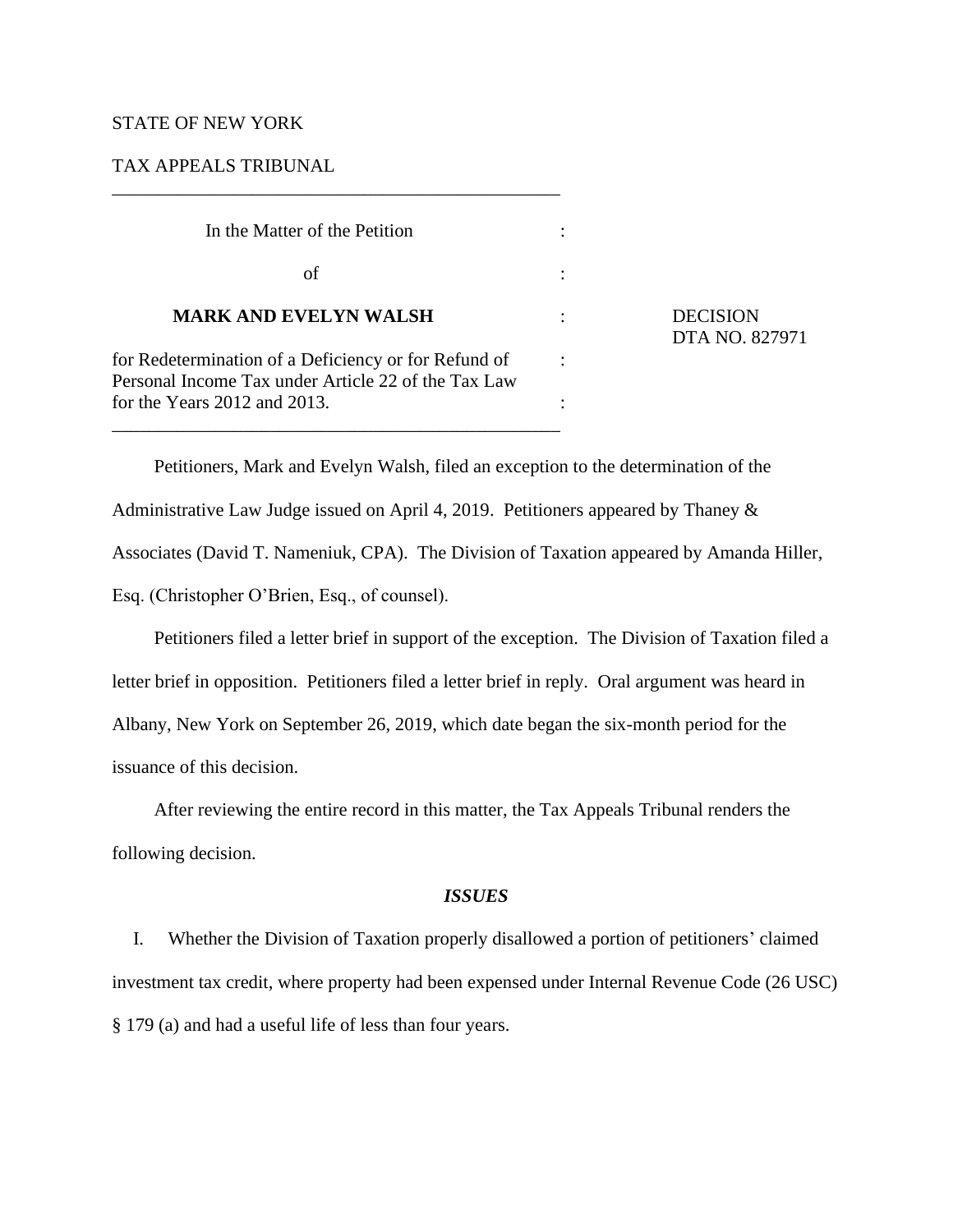II. Whether petitioners' "Motion to Reopen Record for Reargument" should be granted.

III. Whether this matter should be remanded to the Administrative Law Judge to address an issue first raised after the issuance of the determination.

# *FINDINGS OF FACT*

We find the facts as determined by the Administrative Law Judge, except that we have modified finding of fact 9 and have made additional findings of fact, numbered 10 through 14. The Administrative Law Judge's findings of fact, the modified finding of fact and the additional findings of fact appear below.

1. Refractron Technologies Corp. (Refractron), is an S corporation and a pass-through entity. Refractron is certified as an Empire Zone (EZ) enterprise for its facilities located in Wayne County. Its certificate of eligibility was effective as of December 4, 2003.

2. Petitioners, Mark and Evelyn Walsh, owned 16.2753% of Refractron's shares in 2012 and 18.2% in 2013.

3. Petitioners claimed an investment tax credit (ITC) via the pass-through entity Refractron on their New York State resident income tax returns form IT-201 for 2012 and 2013.

4. The Division of Taxation (Division) conducted an audit of petitioners' personal income tax returns and Refractron's S corporation franchise tax returns and reviewed the list of properties claimed for the ITCs for the tax years 2012 and 2013.

5. Refractron claimed Internal Revenue Code (IRC) (26 USC) § 179 expenses as well as ITCs on its New York tax returns for 2012 and 2013.

6. Refractron claimed ITCs on its returns for 2012 and 2013 for properties with a useful life of less than four years.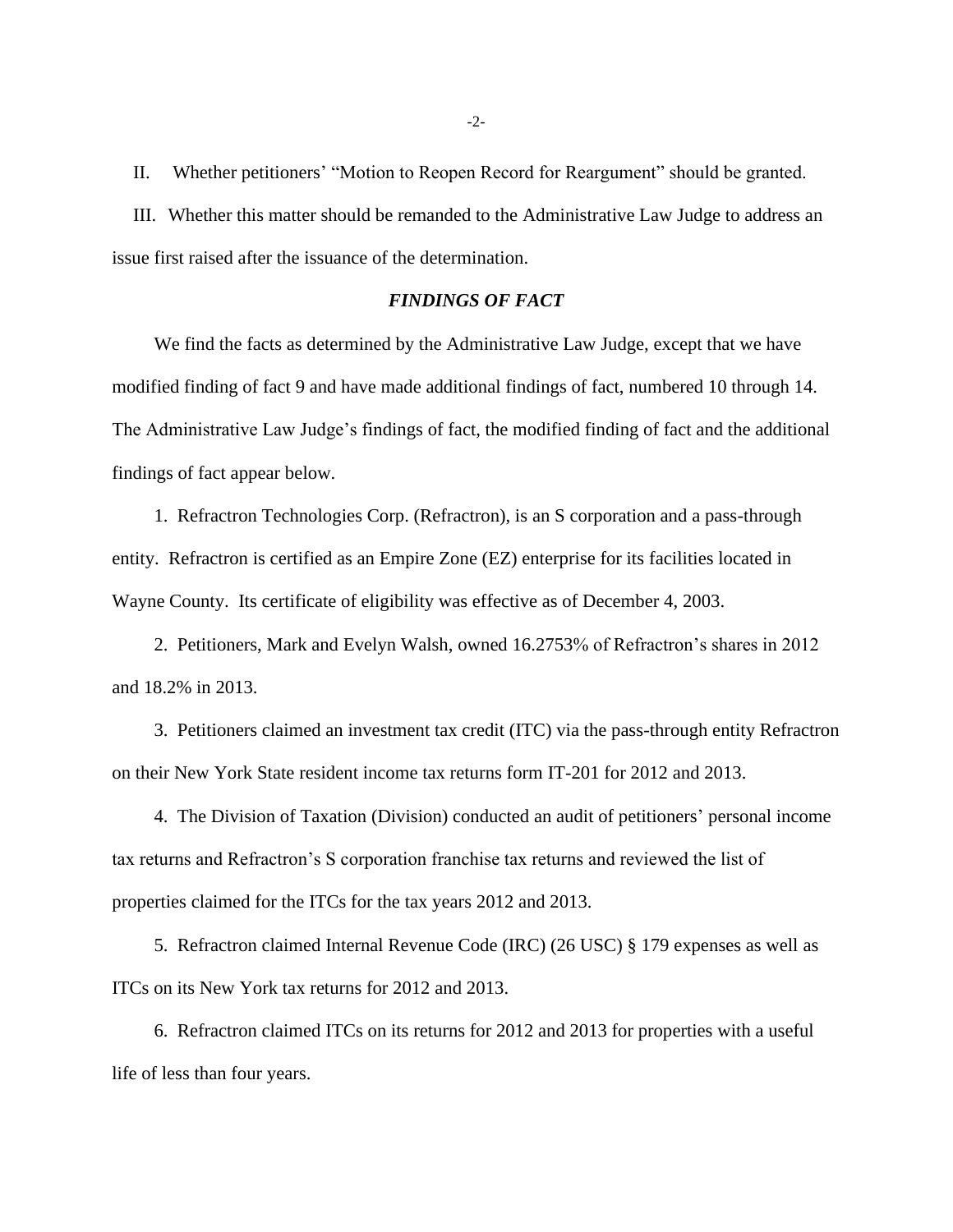7. The auditor reviewed the returns and noted that Refractron did not reduce the cost basis of the ITC property by the amount of the property expensed under IRC (26 USC) § 179 (a). The auditor concluded that this was in error and an adjustment was made to the cost basis, which in turn resulted in an adjustment to the ITC claimed. The auditor further determined that Refractron improperly claimed ITCs for properties listed with a useful life of less than four years and disallowed the ITCs claimed for those properties.

8. The Division issued two notices of deficiency to petitioners for additional tax due. Notice of deficiency, assessment ID #L-044298567, dated March 18, 2016, asserted tax due in the amount of \$13,916.00, plus interest, for tax year 2012. Notice of deficiency, assessment ID #L-044298588, dated March 18, 2016, asserted tax due in the amount of \$5,644.00, plus interest, for tax year 2013.

9. The petition argues that petitioners properly claimed both IRC (26 USC) § 179 (a) deductions and ITCs with respect to the same property during the years at issue. The petition thus contends that the notices of deficiency should be canceled. The parties agreed to proceed on a submission basis before the Administrative Law Judge, who provided the parties with a schedule for the submission of documents and briefs. Petitioners did not submit any evidence into the record and did not file an initial brief under the schedule. The Division submitted documents and a letter brief in accordance with the schedule. Petitioners' brief in reply to the Division's brief was due by October 11, 2018. Petitioners attempted to file a reply letter brief dated November 1, 2018 and received by the Division of Tax Appeals on November 5, 2018. The Administrative Law Judge rejected petitioners' reply letter brief as late-filed. In a February 22, 2019 letter, petitioners requested that the Administrative Law Judge reconsider her rejection

-3-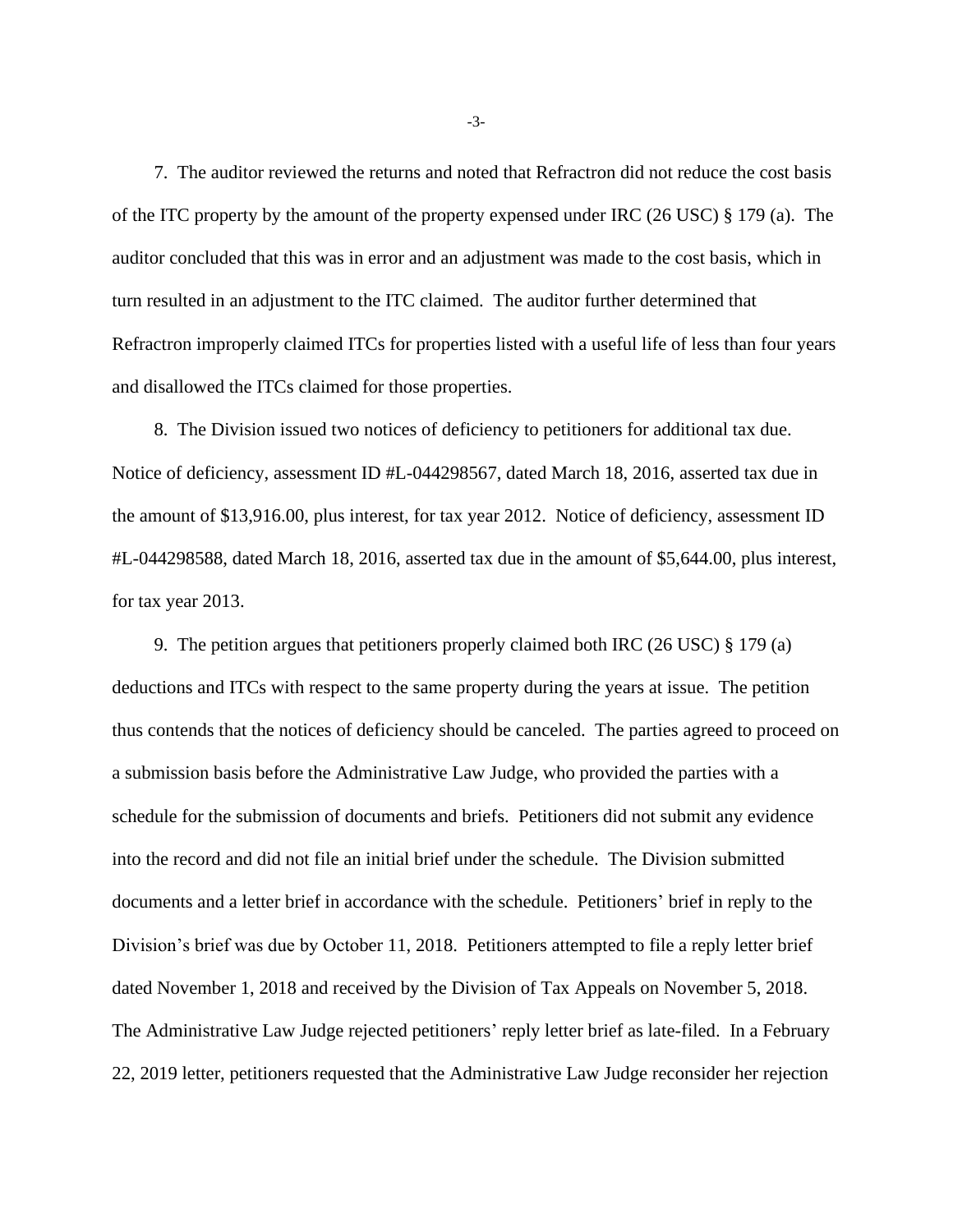of their reply brief. That request was denied. The Administrative Law Judge thus did not consider petitioners' reply letter brief in reaching her determination.

10. Petitioners' November 1, 2018 reply letter brief acknowledges that petitioners' 2012 and 2013 returns were erroneous to the extent that those returns claim both IRC (26 USC) § 179 expense deductions and ITCs with respect to the same property. In contrast to their position in the petition, petitioners' reply letter brief concedes that the Division properly recomputed their income tax liability for those years. The reply letter brief also sought to raise a new issue in this matter. Specifically, petitioners requested an opportunity to file amended returns to correct the errors therein.

11. On April 30, 2019, petitioners filed a timely exception to the Administrative Law Judge's April 4, 2019 determination with the Tax Appeals Tribunal.

12. On July 3, 2019, petitioners brought a "Motion to Reopen Record for Reargument" by which they requested that the April 4, 2019 determination "be reopened for argument . . . for an issue that was not addressed [therein]." Petitioners filed their motion simultaneously with both the Administrative Law Judge and the Tax Appeals Tribunal.

13. In a letter dated July 9, 2019, the Supervising Administrative Law Judge responded to petitioners' motion to the Administrative Law Judge. The letter advised petitioners that, as the motion was filed after their exception, the Administrative Law Judge was without authority under the Tax Appeal Tribunal's Rules of Practice and Procedure (20 NYCRR Part 3000) to address the motion.

14. In a letter dated July 9, 2019, the Secretary to the Tax Appeals Tribunal advised petitioners that the motion would be addressed in the Tribunal's decision.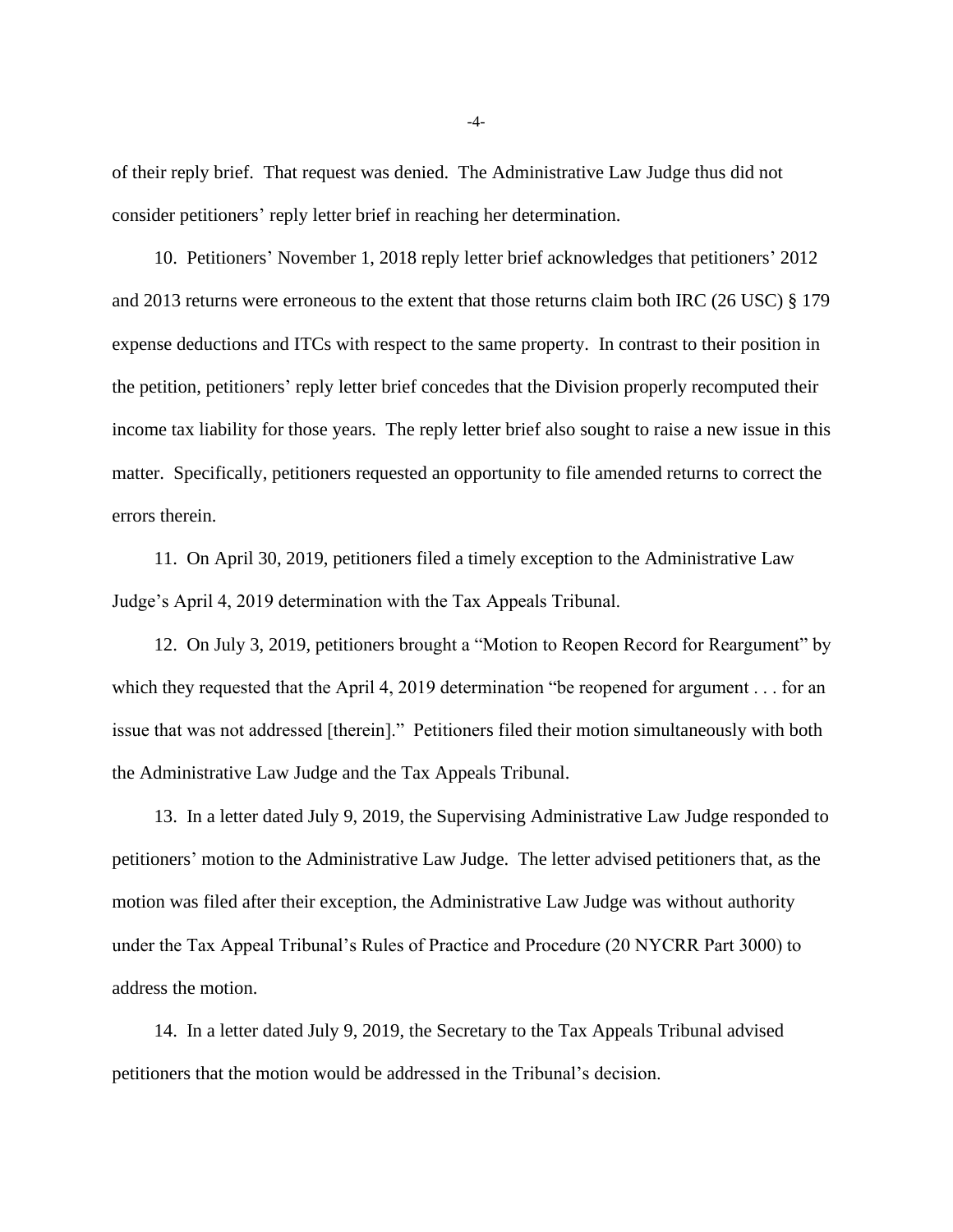#### *THE DETERMINATION OF THE ADMINISTRATIVE LAW JUDGE*

The Administrative Law Judge addressed the sole issue raised in the petition. That is, whether the Division properly disallowed New York investment tax credits claimed by petitioners through Refractron during the years at issue.

The Administrative Law Judge agreed with the Division's audit finding that petitioners improperly claimed investment tax credits where they also claimed Internal Revenue Code (IRC) (26 USC) § 179 expenses on the same property. The Administrative Law Judge found that petitioners reduced their cost basis in the property to zero by claiming the expense deduction. The Administrative Law Judge noted that the relevant investment tax credit provision, Tax Law former § 210.12 (b) (i) (renumbered § 210-B [1] [b] [i]), states that the property upon which the credit is claimed must be depreciable pursuant to IRC (26 USC) § 167. The Administrative Law Judge reasoned that, where, as here, the cost basis of property has been reduced to zero by the expense deduction, such property is no longer depreciable under IRC (26 USC) § 167. Accordingly, an investment tax credit is not allowed with respect to that property.

The Administrative Law Judge also found that the Division properly disallowed the claimed ITCs where the subject property had a useful life of less than four years. The Administrative Law Judge noted that the relevant statute states that, for the credit to be allowed, the property must "have a useful life of four years or more" (Tax Law former § 210.12 [b]). The Administrative Law Judge noted that the Division made this audit determination after reviewing Refractron's own records.

-5-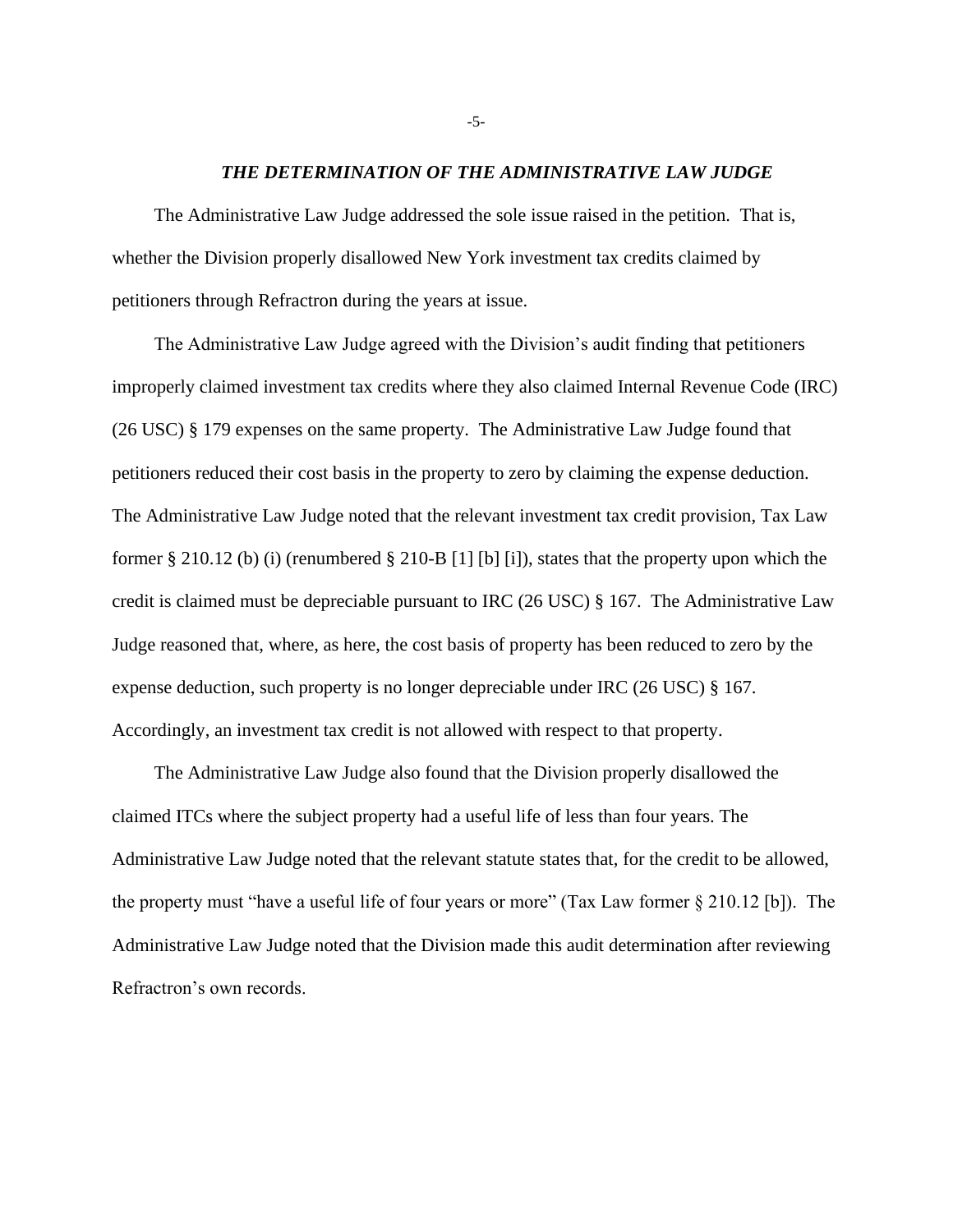### *ARGUMENTS ON EXCEPTION*

Petitioners do not take issue with the Administrative Law Judge's conclusion that the Division properly disallowed their claimed investment tax credit for the years at issue. Hence, they no longer contest the notices of deficiency. Rather, in their exception and their "Motion to Reopen Record for Reargument," as well as their rejected November 1, 2018 reply letter brief, petitioners take the position that they mistakenly claimed IRC (26 USC) § 179 expense deductions during the years at issue and acknowledge that, accordingly, those returns were erroneous. Petitioners seek to file amended returns for those years to meet their "duty of consistency" in tax reporting and to thereby properly claim ITC benefits for later years. Petitioners contend that they were not aware of the October 11, 2018 due date for their reply brief in which they first attempted to raise this issue. Petitioners request that this Tribunal remand the present matter to the Administrative Law Judge to address this new issue. They further request that the record be reopened to submit the amended returns for 2012 and 2013. At oral argument, petitioners' representative asserted that the Division agreed to accept such amended returns at the conciliation conference held in this matter. Petitioners request the opportunity to submit evidence of such an agreement if the record is reopened.

The Division contends that the Administrative Law Judge correctly decided that petitioners were ineligible for the claimed ITCs. The Division also contends that this Tribunal should not consider arguments and evidence filed after the record has been closed and notes that the issues raised in petitioners' rejected November 1, 2018 reply letter brief were not raised before the Administrative Law Judge.

-6-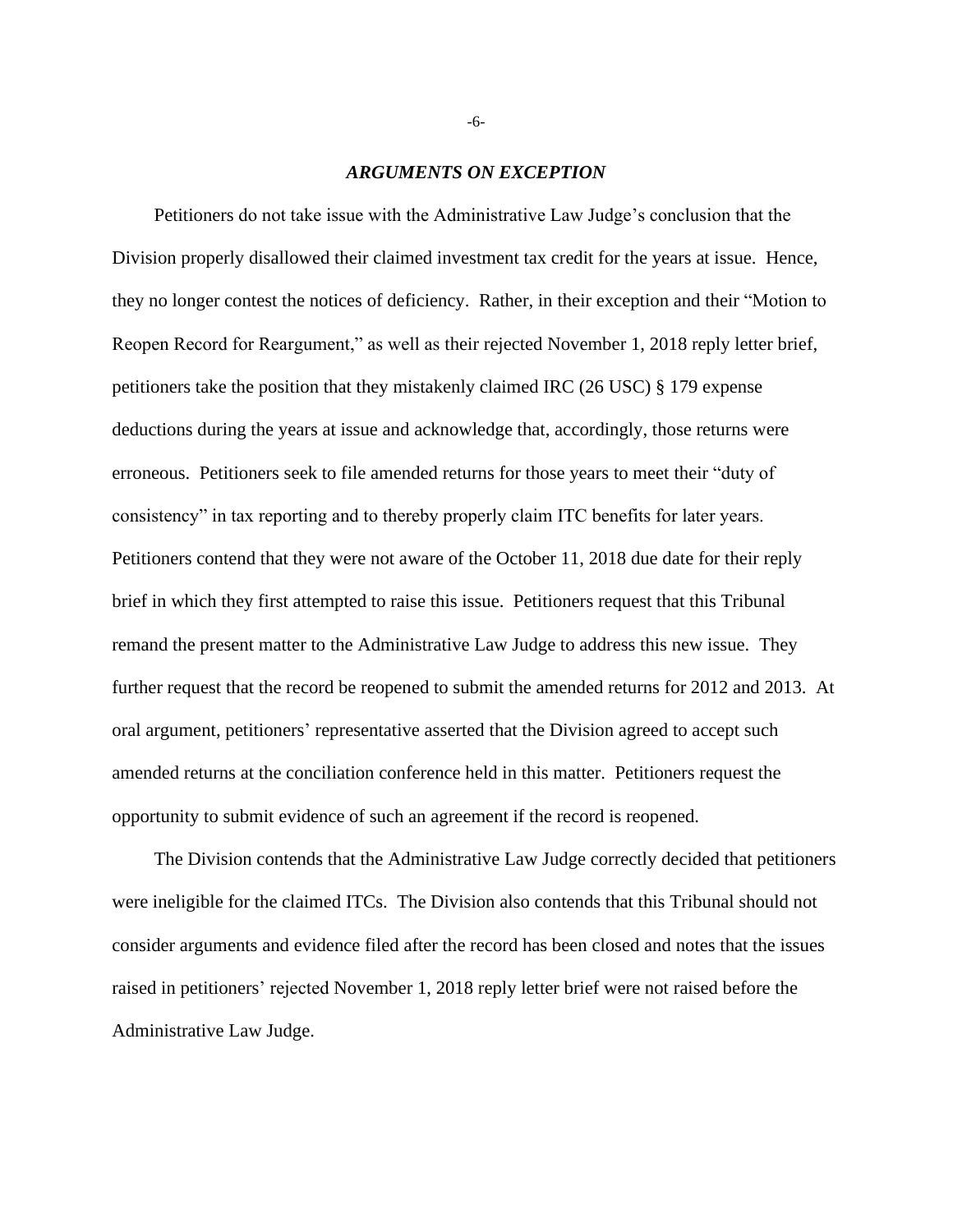#### *OPINION*

Given petitioners' concession that the Administrative Law Judge correctly addressed the substantive issue before her, that issue is not before us on this exception. Rather, the present matter involves whether petitioners may raise a new issue and submit evidence after the time for the submission of evidence and arguments has expired.

As noted, petitioners first attempted to raise the issue of whether they may file amended returns in their reply letter brief to the Administrative Law Judge, dated November 1, 2018, which was rejected by the Administrative Law Judge as late-filed. "[A]dministrative law judges have wide discretion in fixing the time for the filing of documents [not required to be filed under the Tax Law or regulations] pursuant to a proceeding before the Division of Tax Appeals" (*Matter of Greenfeld*, Tax Appeals Tribunal, March 7, 2019; 20 NYCRR 3000.15 [c] [3]; *see also* State Administrative Procedure Act § 304 [4]). The circumstances of each case determine whether a late-filed brief should be excluded from the record and not considered in rendering a determination or decision (*Matter of O'Keh Caterers*, Tax Appeals Tribunal, November 5, 1992). Here, petitioners' November 1, 2018 reply letter brief was received by the Division of Tax Appeals more than three weeks after it was due and there is no support in the record for petitioners' claim on exception that they were not aware of the reply brief's due date. Under these circumstances, the Administrative Law Judge's decision to reject the reply letter brief was within her discretionary authority under 20 NYCRR 3000.15 (c) (4).

Petitioners also sought to raise this issue through their "Motion to Reopen Record for Reargument," made to the Administrative Law Judge after petitioners had filed their exception in this matter. As the Supervising Administrative Law Judge's letter to petitioners noted, an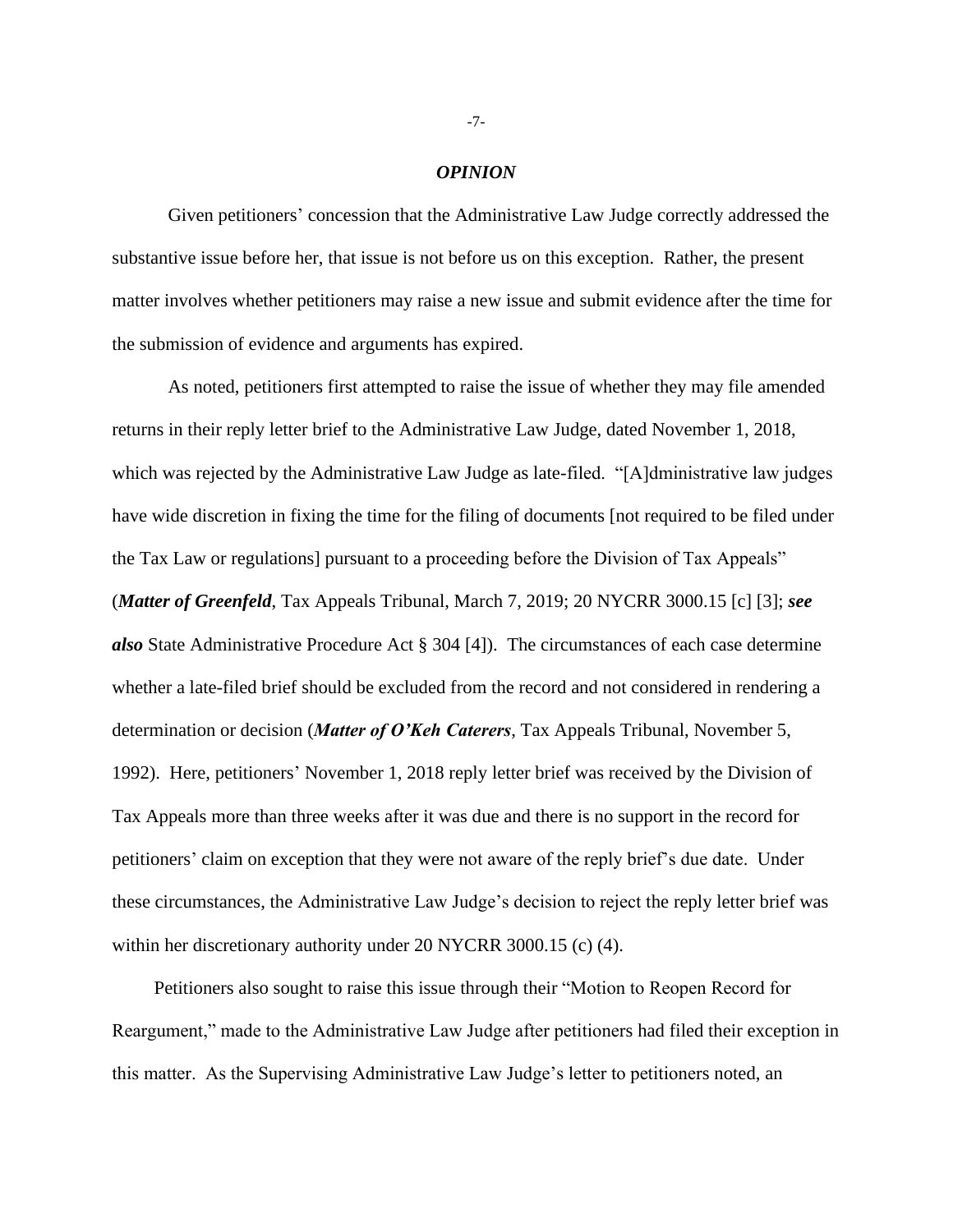administrative law judge has no power to grant such a motion after an exception has been filed (*see* 20 NYCRR 3000.16 [b]). Additionally, the Rules of Practice and Procedure provide that such a motion must be made to the Administrative Law Judge who rendered the determination within thirty days after the issuance of the determination (*id*.). Petitioners' motion to the Administrative Law Judge was thus procedurally improper under our rules and was dismissed accordingly. We note that these procedures are necessary to maintain an administrative hearing process that is "defined and final" and, thus, "fair and efficient" (*Matter of Zheng*, Tax Appeals Tribunal, October 10, 2019 quoting *Matter of Schoonover*, Tax Appeals Tribunal, August 15, 1991). For purposes of this exception, we deem the Supervising Administrative Law Judge's July 9, 2019 letter to petitioner as an order dismissing petitioners' motion to the Administrative Law Judge. We affirm that order here.

Petitioners' "Motion to Reopen Record for Reargument" to this Tribunal is also properly dismissed. Although our rules do provide for a motion for reargument to the Tribunal, such a motion is properly made *after* the Tribunal's decision has been issued (20 NYCRR 3000.16 [c]). A motion for reargument to the Tribunal is analogous to a motion brought under CPLR 2221 (d) and is "designed to afford a party an opportunity to establish that the [Tribunal] overlooked or misapprehended the relevant facts, or misapplied any controlling principle of law" (*Matter of Sungard Sec. Fin., LLC*, Tax Appeals Tribunal, September 25, 2015 quoting *Foley v Roche*, 68 AD2d 558, 567 [1st Dept 1979], *lv denied* 56 NY2d 507 [1982]). Such circumstances are not present, where, as here, a Tribunal decision is pending.

We next consider petitioners' request, made in their exception, to remand this matter to the Administrative Law Judge to address the issue of whether petitioners may file amended returns

-8-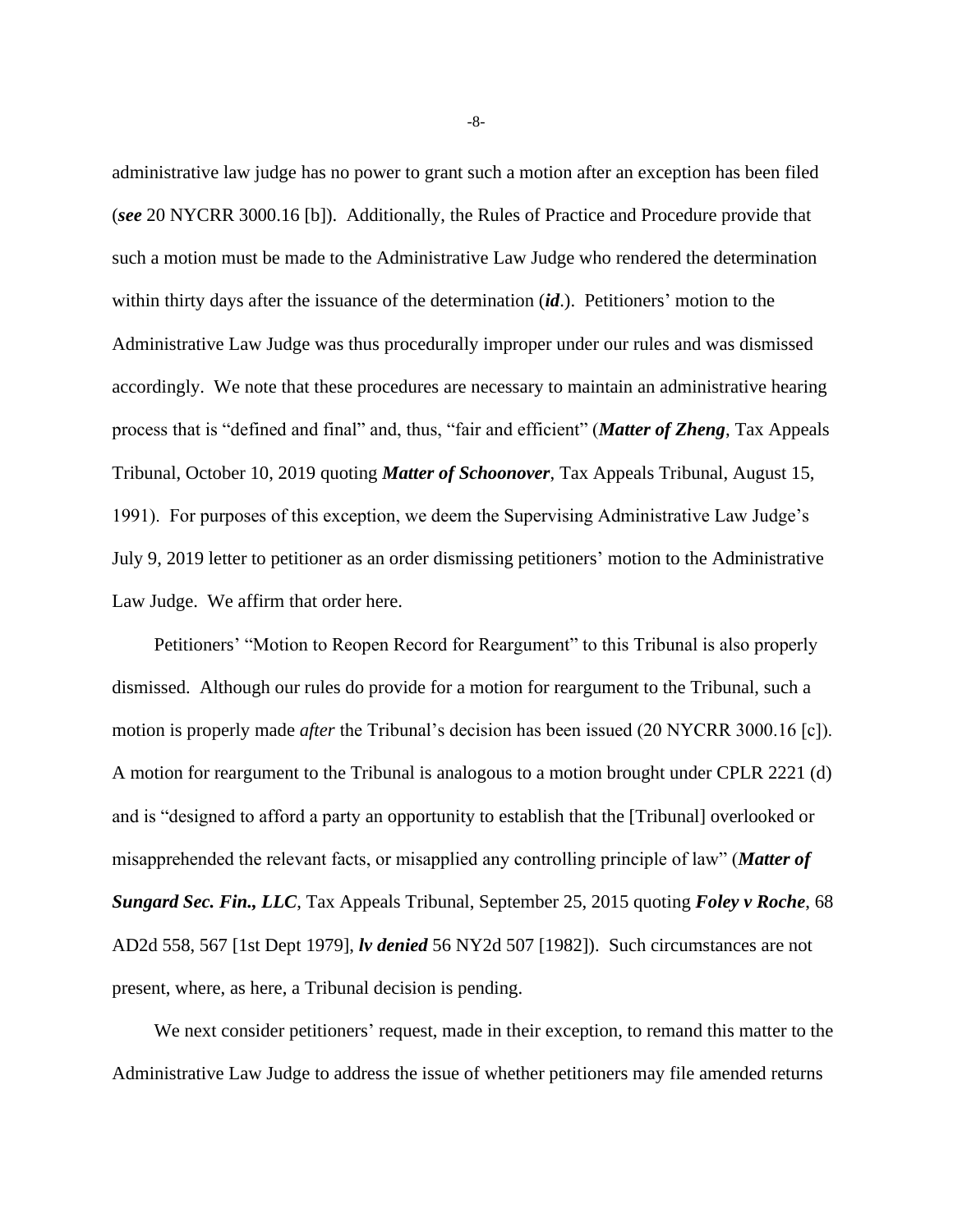for 2012 and 2013 and to re-open the record to receive such amended returns in evidence, as well as evidence of a purported agreement between petitioners and the Division for the submission of such returns. We decline petitioners' request. The Administrative Law Judge addressed the sole issue before her and petitioners concede that her analysis was correct. Furthermore, the Administrative Law Judge properly did not consider petitioners' late-filed letter reply brief and petitioners' post-determination motion was properly dismissed. There is no basis for a remand under these circumstances. As noted previously, definition and finality are necessary elements of a fair and efficient hearing system (*Matter of Schoonover*). A remand under the present circumstances would tend to render our system undefined and inconclusive by permitting a second hearing where, as here, a petitioner simply failed to raise an issue the first time around.

We note also that this Tribunal shall not consider petitioners' new issue and will not consider any new evidence on exception. Pursuant to the same principles of definition and finality in our hearing system, as discussed, we have a longstanding policy against considering evidence that was not made part of the record below (*see e.g. Matter of Sacko*, Tax Appeals Tribunal, June 7, 2018). These principles have also compelled us to decline to consider new issues on exception that require additional factual foundation, such as the issue that petitioners seek to raise here (*see e.g. Matter of Coram Diner Corp.*, Tax Appeals Tribunal, March 12, 2015).

Finally, we note that even absent these procedural impediments, the issue of petitioners' request to be permitted to file amended 2012 and 2013 returns would be inappropriate to consider because we lack subject matter jurisdiction to do so. Our jurisdiction is limited (*Matter of Scharff*, Tax Appeals Tribunal, October 4, 1990, *vacated on other grounds sub nom Matter* 

-9-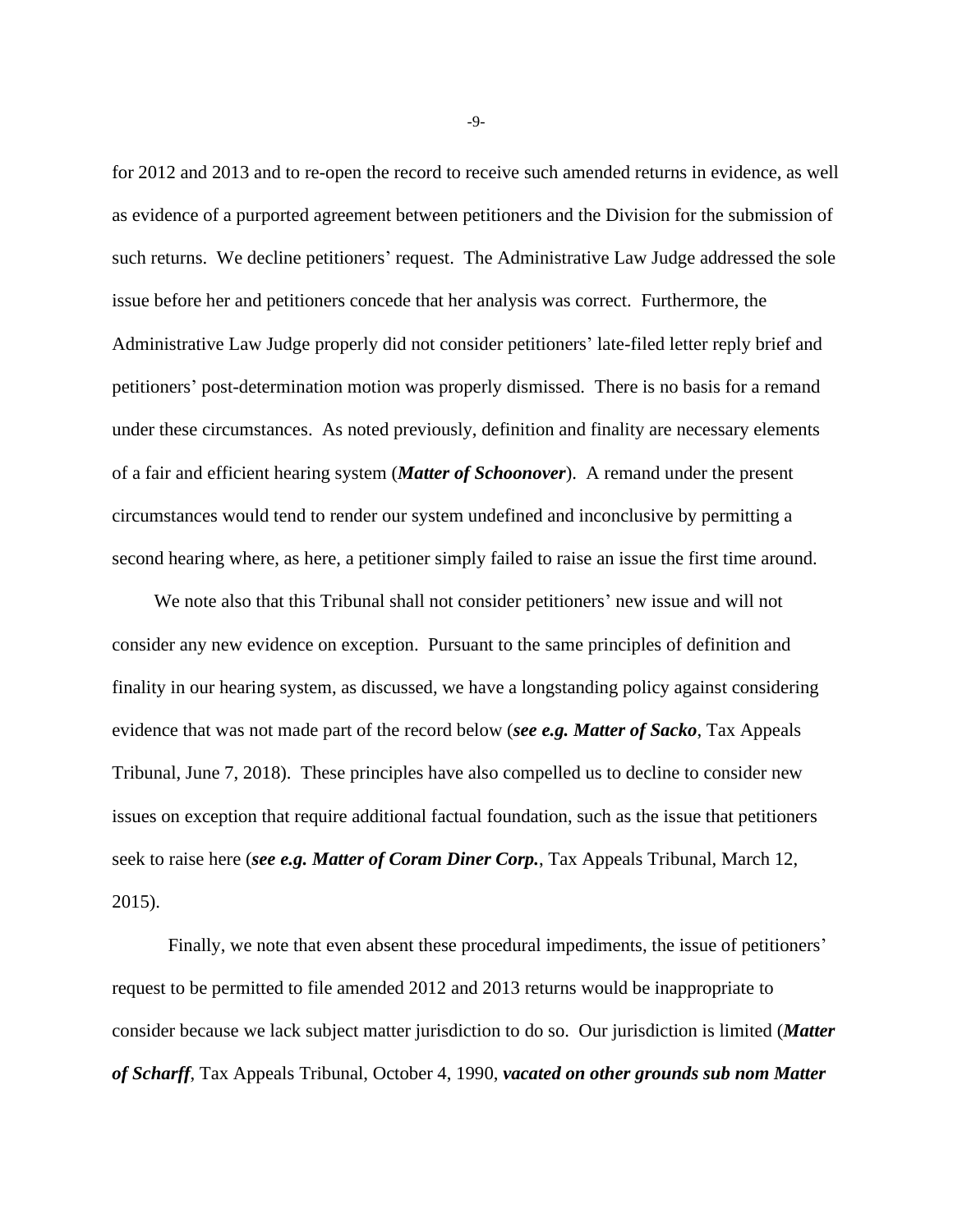*of New York State Dept. of Taxation & Fin. v Tax Appeals Trib.*, 151 Misc 2d 326, 332-333 [Sup Ct Alb Cty 1991]). We cannot extend our authority to areas not specifically delegated to us (*Matter of Meltzer*, Tax Appeals Tribunal, March 29, 2018). Additionally, a defect in subject matter jurisdiction cannot be waived (*Strina v Troiano*, 119 AD2d 566, 567 [2nd Dept 1986]; *see also* Siegel and Connors, NY Prac § 8 [6th Ed 2019]). We note also that the question of subject matter jurisdiction in the present matter was properly raised by this Tribunal at oral argument and petitioners' representative was given an opportunity to respond at that time (*see Matter of New York State Dept. of Taxation & Fin. v Tax Appeals Trib.*; Tax Law § 2006 [5]; 20 NYCRR 3000.9 [a] [6]).

All proceedings in the Division of Tax Appeals "shall be commenced by the filing of a petition . . . protesting any *written notice* of the division of taxation which has advised the petitioner of a tax deficiency, a determination of tax due, a denial of a refund or credit application, ... or any other notice which gives a person a right to a hearing" (Tax Law  $\S 2008$ ) [1]; emphasis added). There is no written notice of the Division in the record regarding whether petitioners may file amended returns.<sup>1</sup> Hence, no right to a hearing ever arose with respect to this question.

# Accordingly, it is ORDERED, ADJUDGED and DECREED that:

- 1. The exception of Mark and Evelyn Walsh is denied;
- 2. The determination of the Administrative Law Judge is affirmed;

<sup>&</sup>lt;sup>1</sup> Indeed, there is no evidence in the record that the Division has even considered this question. On this point, we observe that petitioners' claim at oral argument that the Division agreed to accept amended returns during the conciliation conference is dubious, considering that such claim is unsubstantiated and that the petition makes no reference to any such agreement.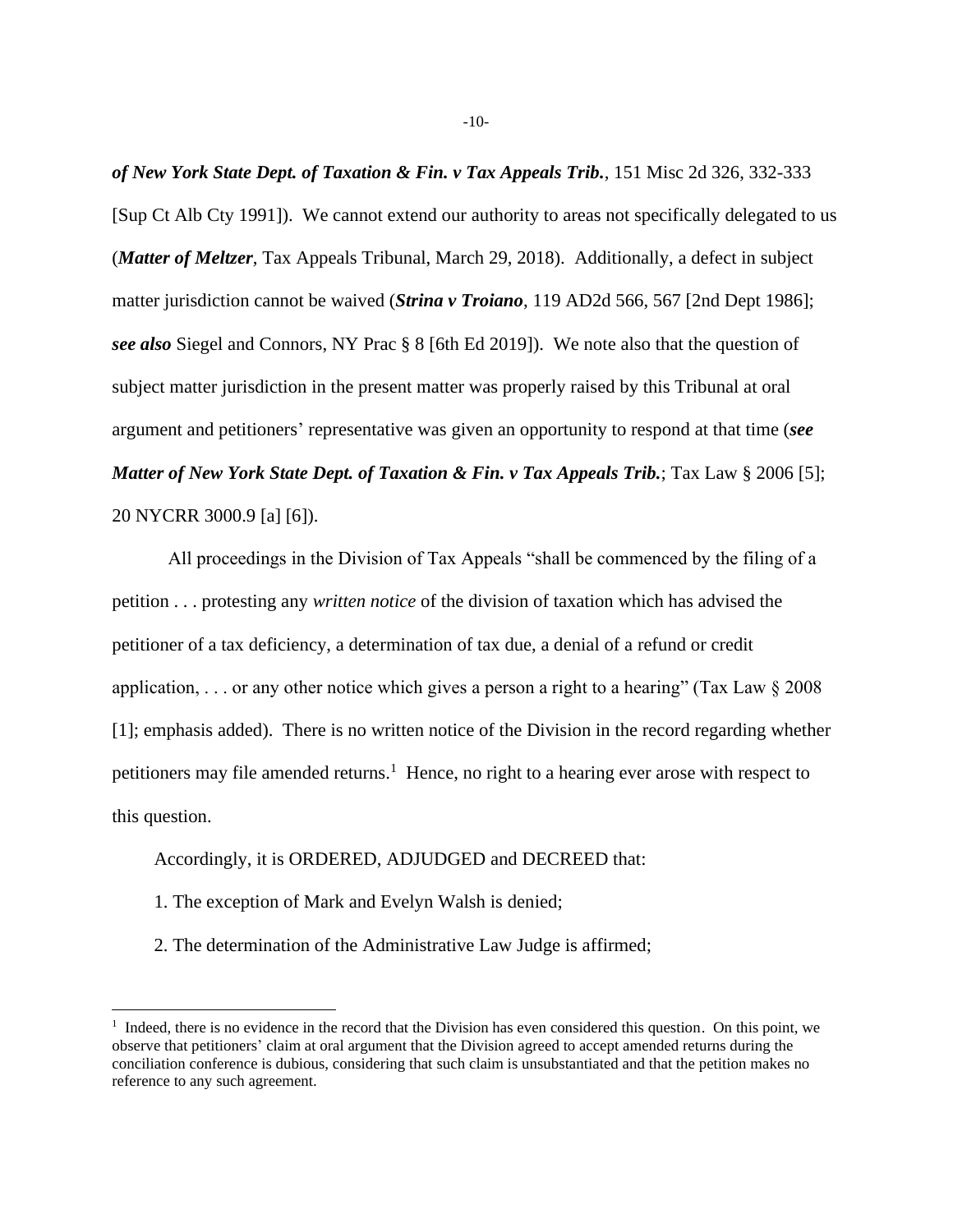3. The Supervising Administrative Law Judge's denial of petitioners' "Motion to Reopen Record for Reargument" made to the Administrative Law Judge is affirmed;

4. Petitioners' "Motion to Reopen Record for Reargument" made to this Tribunal is denied;

- 5. The petition of Mark and Evelyn Walsh is denied; and
- 6. The notices of deficiency, dated March 18, 2016, are sustained.